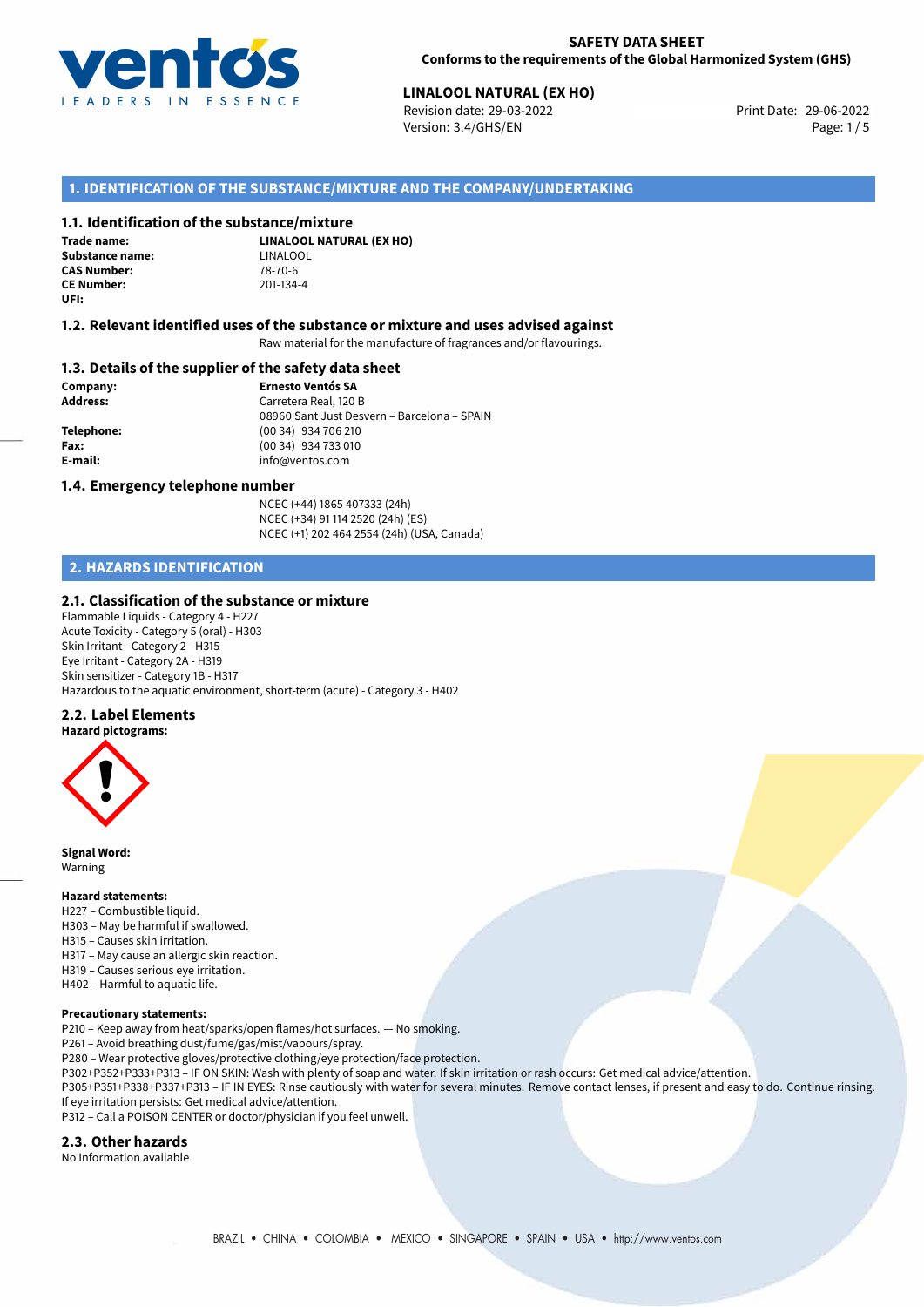

## **LINALOOL NATURAL (EX HO)**<br>29-06-2022 **Revision date: 29-03-2022 Linux Linux Print Date: 29-06-2022**

Revision date: 29-03-2022 Version: 3.4/GHS/EN Page: 2 / 5

## **3. COMPOSITION/INFORMATION ON INGREDIENTS**

### **3.1. Substances**

| Chemical name: | LINALOOL  |
|----------------|-----------|
| CAS number:    | 78-70-6   |
| EC number:     | 201-134-4 |

#### **Hazardous constituents:**

| <b>Chemical Name</b> | % (w/w)     | <b>CAS No</b><br><b>EC No</b> | <b>Classification according to GHS</b>                                                                                                                                                                                                                                                                                       |
|----------------------|-------------|-------------------------------|------------------------------------------------------------------------------------------------------------------------------------------------------------------------------------------------------------------------------------------------------------------------------------------------------------------------------|
| LINALOOL             | >50         | 78-70-6<br>201-134-4          | Flammable Liquids - Category 4 - H227<br>Acute Toxicity - Category 5 (oral) - H303<br>Skin Irritant - Category 2 - H315<br>Eye Irritant - Category 2A - H319<br>Skin sensitizer - Category 1B - H317<br>Hazardous to the aquatic environment, short-term (acute) - Category 3 - H402                                         |
| <b>LIMONENE</b>      | $>0.1$ ; <1 | 138-86-3<br>205-341-0         | Flammable Liquids - Category 3 - H226<br>Skin Irritant - Category 2 - H315<br>Skin sensitizer - Category 1B - H317<br>Aspiration hazard - Category 1 - H304<br>Hazardous to the aquatic environment, short-term (acute) - Category 1 - H400<br>Hazardous to the aquatic environment, long-term (chronic) - Category 3 - H412 |

[See the full text of the hazard statements in section 16.](#page-4-0)

## **3.2. Mixtures**

Not applicable.

## **4. FIRST-AID MEASURES**

#### **4.1. Description of necessary first aid measures**

| Ingestion:    | Rinse mouth with water.                                                                                               |  |  |
|---------------|-----------------------------------------------------------------------------------------------------------------------|--|--|
|               | Obtain medical advice.                                                                                                |  |  |
|               | Keep at rest. Do not induce vomiting.                                                                                 |  |  |
| Eye contact:  | In case of contact with eyes, rinse immediately with plenty of water for at least 15 minutes and seek medical advice. |  |  |
| Inhalation:   | Remove person to fresh air and keep at rest.                                                                          |  |  |
|               | Seek immediate medical advice.                                                                                        |  |  |
| Skin contact: | Take off immediately all contaminated clothing.                                                                       |  |  |
|               | Thoroughly wash affected skin with soap and water.                                                                    |  |  |
|               | Seek medical attention if symptoms persist.                                                                           |  |  |

## **4.2. Most important symptoms and effects, both acute and delayed**

No information available.

### **4.3. Indication of any immediate medical attention and special treatment needed**

No information available.

## **5. FIRE-FIGHTING MEASURES**

#### **5.1. Extinguishing Media**

Water spray, carbon dioxide, dry chemical powder or appropriate foam. For safety reasons do not use full water jet.

#### **5.2. Special hazards arising from the substance or mixture**

Known or Anticipated Hazardous Products of Combustion: Emits toxic fumes under fire conditions.

## **5.3. Advice for firefighters**

High temperatures can lead to high pressures inside closed containers. Avoid inhalation of vapors that are created. Use appropriate respiratory protection. Do not allow spillage of fire to be poured into drains or watercourses. Wear self-contained breathing apparatus and protective clothing.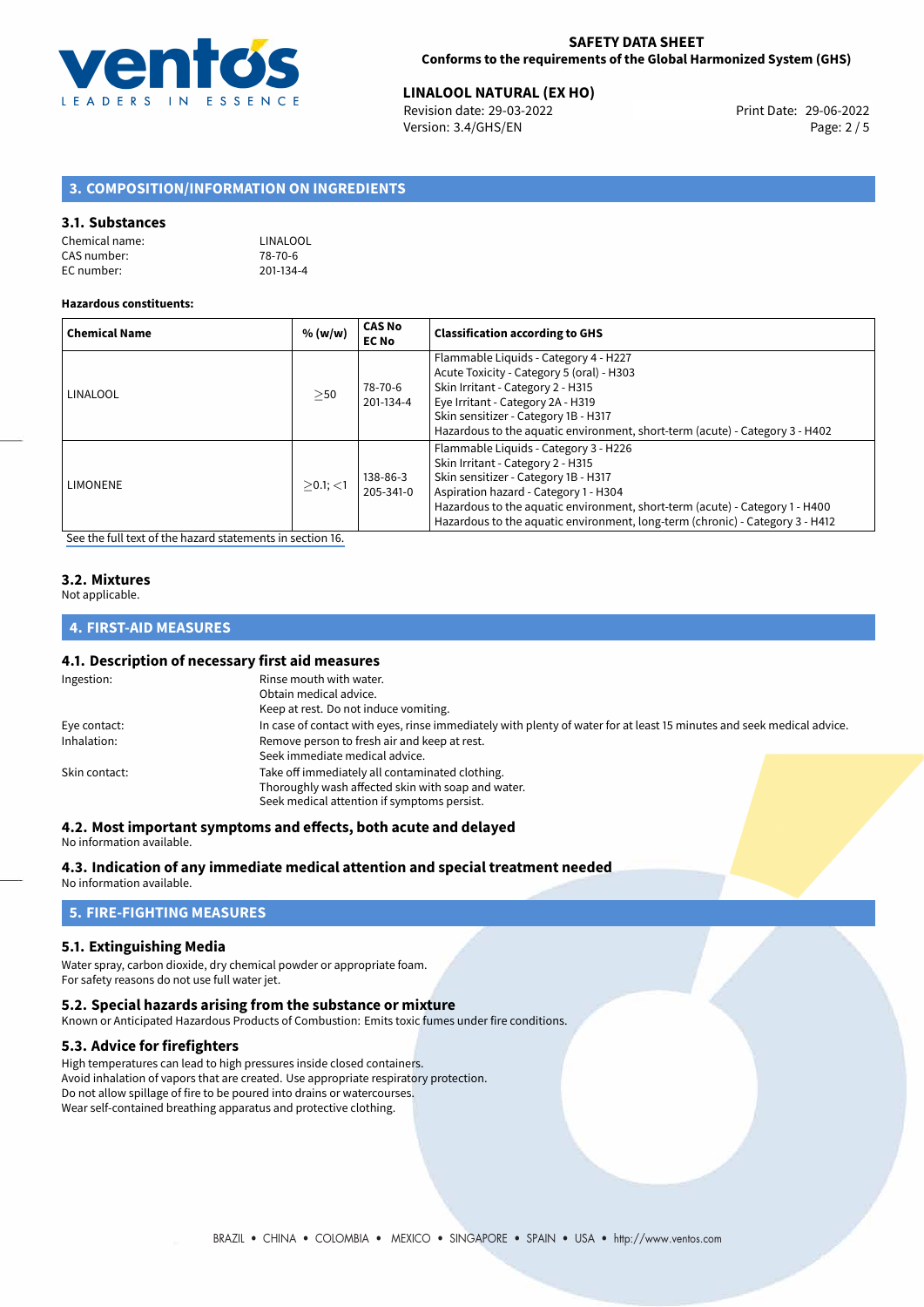

## **SAFETY DATA SHEET Conforms to the requirements of the Global Harmonized System (GHS)**

## **LINALOOL NATURAL (EX HO)**<br> **29-06-2022 Revision date: 29-03-2022 Linux Control 2008 Print Date: 29-06-2022**

Revision date: 29-03-2022 Version: 3.4/GHS/EN Page: 3 / 5

## **6. ACCIDENTAL RELEASE MEASURES**

## **6.1. Personal precautions, protective equipment and emergency procedures**

Evacuate surronding areas. Ensure adequate ventilation. Keep unnecessary and unprotected personnel from entering. Do not breathe vapor/spray. Avoid contact with skin and eyes. Information regarding personal protective measures: see section 8.

#### **6.2. Environmental precautions**

To avoid possible contamination of the environment, do not discharge into any drains, surface waters or groundwaters.

#### **6.3. Methods and materials for containment and cleaning up**

Cover with an inert, inorganic, non-combustible absorbent material (e.g. dry-lime, sand, soda ash). Place in covered containers using non-sparking tools and transport outdoors. Avoid open flames or sources of ignition (e.g. pilot lights on gas hot water heater). Ventilate area and wash spill site after material pickup is complete.

#### **6.4. Reference to other sections**

Information regarding exposure controls, personal protection and disposal considerations can be found in sections 8 and 13.

## **7. HANDLING AND STORAGE**

#### **7.1. Precautions for safe handling**

Do not store or handle this material near food or drinking water. Do not smoke. Avoid contact with the eyes, skin and clothing. Wear protective clothing and use glasses. Observe the rules of safety and hygiene at work. Keep in the original container or an alternative made from a compatible material.

## **7.2. Conditions for safe storage, including any incompatibilities**

Store in tightly closed and preferably full containers in a cool, dry and ventilated area, protected from light. Keep away from sources of ignition (e.g. hot surfaces, sparks, flame and static discharges). Keep away from incompatible materials (see section 10).

### **7.3. Specific end use(s)**

No information available.

## **8. EXPOSURE CONTROLS AND PERSONAL PROTECTION**

## **8.1. Control parameters**

Components with occupational exposure limits:

| <b>Chemical Name</b> | CAS No  | Norm.       | 8 hr.  |     |      | 15 min. |     |                   |  |
|----------------------|---------|-------------|--------|-----|------|---------|-----|-------------------|--|
|                      |         |             |        | ppm | mg/m |         | ppm | mg/m <sup>3</sup> |  |
| LINALOOL             | 78-70-6 | ES (España) | VLA-ED |     |      | VLA-EC  |     |                   |  |

## **8.2. Exposure controls**

Measures should be taken to prevent materials from being splashed into the body. Provide adequate ventilation, according to the conditions of use. Use a mechanical exhaust if required.

#### **8.3. Individual protection measures, such as personal protective equipment**

| Eye/Face protection:             | Chemical safety goggles are recommended. Wash contaminated goggles before reuse.                                      |  |  |  |  |  |
|----------------------------------|-----------------------------------------------------------------------------------------------------------------------|--|--|--|--|--|
| Hand Protection:                 | Chemical-resistant gloves are recommended. Wash contaminated gloves before reuse.                                     |  |  |  |  |  |
| Body protection:                 | Personal protective equipment for the body should be selected based on the task being performed and the risks         |  |  |  |  |  |
|                                  | involved.                                                                                                             |  |  |  |  |  |
| Respiratory Protection:          | In case of insufficient ventilation, use suitable respiratory equipment.                                              |  |  |  |  |  |
| Environmental exposure controls: | Emissions from ventilation or process equipment should be checked to ensure they comply with environmental            |  |  |  |  |  |
|                                  | protection legislation.                                                                                               |  |  |  |  |  |
|                                  | In some cases, filters or engineering modifications to the process equipment will be necessary to reduce emissions to |  |  |  |  |  |
|                                  | acceptable levels.                                                                                                    |  |  |  |  |  |
|                                  |                                                                                                                       |  |  |  |  |  |

## **9. PHYSICAL AND CHEMICAL PROPERTIES**

## **9.1. Information on basic physical and chemical properties**

Appearance: Liquid Odour theshold: and the shold of the shold of the shold of the shock of the shock of the shock of the shock of the shock of the shock of the shock of the shock of the shock of the shock of the shock of the shock of the sho

Colour: Conforms to standard Odour: Conforms to standard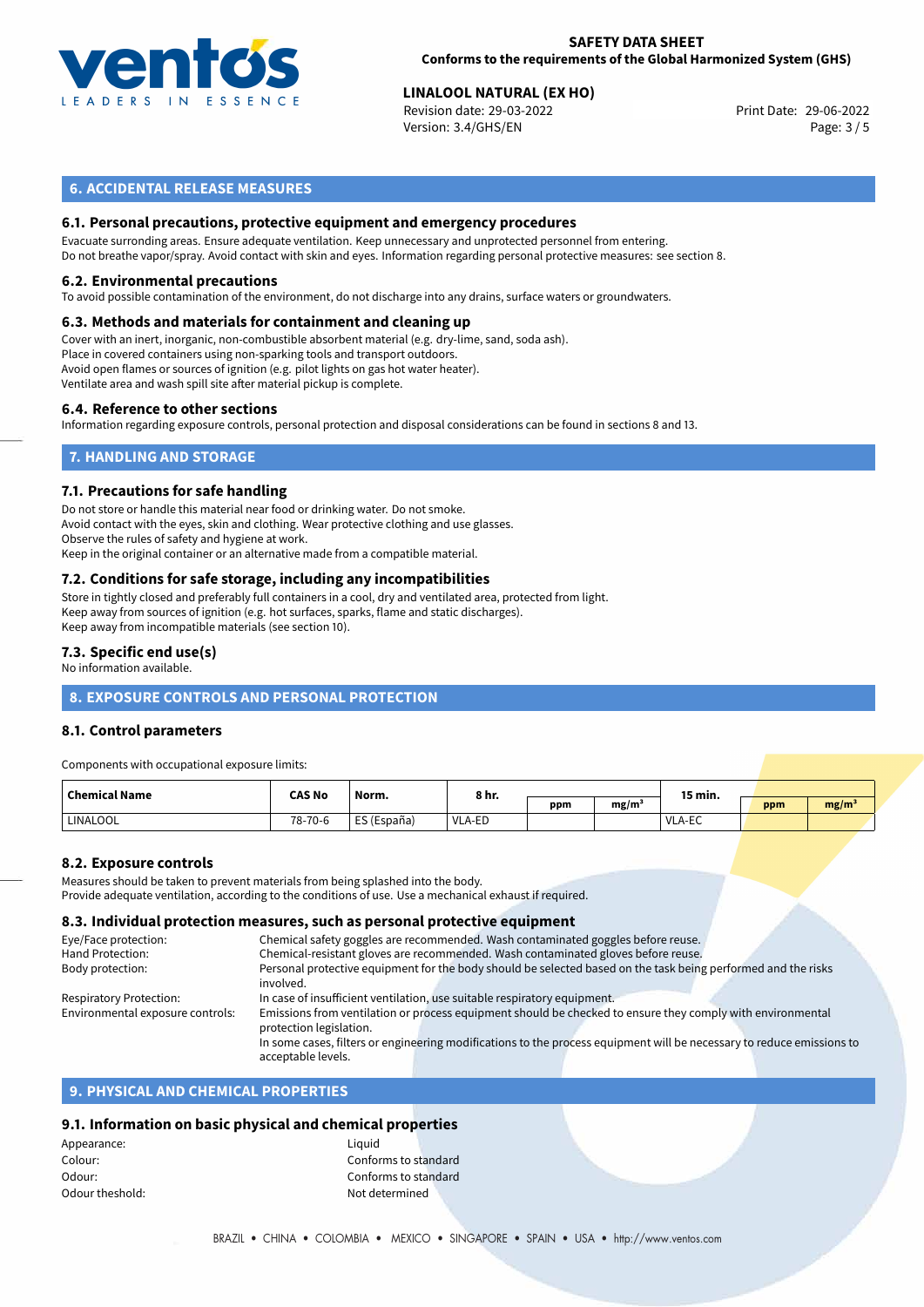

### **SAFETY DATA SHEET Conforms to the requirements of the Global Harmonized System (GHS)**

# **LINALOOL NATURAL (EX HO)**<br>29-06-2022 **Revision date: 29-03-2022 Revision date: 29-06-2022**

Revision date: 29-03-2022 Version: 3.4/GHS/EN Page: 4 / 5

pH: Not determined Melting point/freezing point: Not determined Boling point/boiling range (°C): 198 Flash point: 75 °C Evaporation rate: Not determined Flammability: The contract of the contract of the Not determined Lower flammability/Explosive limit: Not determined Upper flammability/Explosive limit: Not determined Vapour pressure: 0,1 mbar (20°C) 2 mbar (50°C) Vapour Density: Not determined Density: 0,858*−*0,863 g/mL (20°C)<br>Relative density: 0.858*−*0.863 (20°C) Relative density: 0,858−0,863 (20°C)<br>Water solubility: 0,858−0,863 (20°C) Solubility in other solvents: SOLUBLE IN ETHANOL Partition coefficient n-octanol/water: LOG POW 2,97 (23,5°C) Auto-ignition temperature: 235°C Decomposition temperature: Not determined Viscosity, dynamic:  $\begin{array}{ccc} 4,4 \text{ mPa-S (25°C)} \\ \text{Viscosity, kinematic:} \end{array}$ Viscosity, kinematic: Explosive properties: Not determined Oxidising properties: NONE EXPECTED

1:4 v/v ETHANOL 60° - 1,45g/L IN WATER

## **10. STABILITY AND REACTIVITY**

#### **10.1. Reactivity**

No hazardous reactions if stored and handled as prescribed/indicated.

#### **10.2. Chemical stability**

The product is stable if stored and handled as prescribed/indicated.

#### **10.3. Possibility of hazardous reactions**

No hazardous reactions if stored and handled as prescribed/indicated.

#### **10.4. Conditions to Avoid**

Conditions to Avoid: Excessive heat, flame or other ignition sources.

#### **10.5. Incompatible materials**

Avoid contact with strong acids and bases and oxidizing agents.

#### **10.6. Hazardous decomposition products**

During combustion may form carbon monoxide and unidentified organic compounds.

## **11. TOXICOLOGICAL INFORMATION**

| <b>Acute toxicity</b>             | May be harmful if swallowed.                                              |  |
|-----------------------------------|---------------------------------------------------------------------------|--|
| <b>Skin corrosion/irritation</b>  | Causes skin irritation.                                                   |  |
| Serious eye damage/irritation     | Causes serious eye irritation.                                            |  |
| Respiratory or skin sensitisation | May cause an allergic skin reaction.                                      |  |
| <b>Germ cell mutagenicity</b>     | Based on the data available, the criteria for classification are not met. |  |
| Carcinogenicity                   | Based on the data available, the criteria for classification are not met. |  |
| <b>Reproductive toxicity</b>      | Based on the data available, the criteria for classification are not met. |  |
| <b>STOT-single exposure</b>       | Based on the data available, the criteria for classification are not met. |  |
| <b>STOT-repeated exposure</b>     | Based on the data available, the criteria for classification are not met. |  |
| <b>Aspiration hazard</b>          | Based on the data available, the criteria for classification are not met. |  |

## **12. ECOLOGICAL INFORMATION**

**12.1. Toxicity Assessment:** Harmful to aquatic life. **Experimental/calculated data:** No information available.